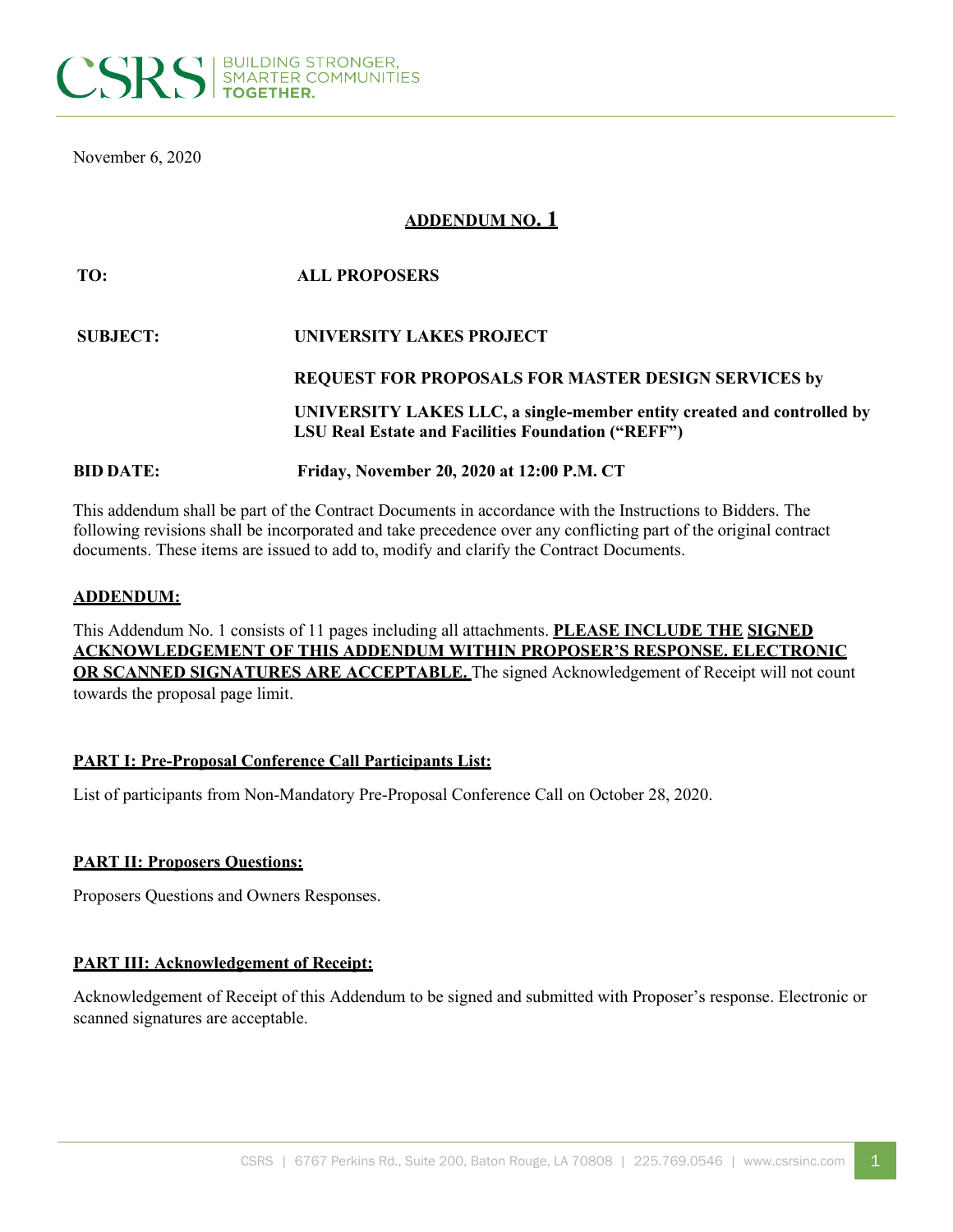# **PART I: Pre-Proposal Conference Call Participant List:**

## **UNIVERSITY LAKES PROJECT MASTER DESIGN SERVICES** Wednesday, October 28, 2020 at 3:00 P.M. CT

## **PARTICIPANT LIST**

The list below includes information submitted by participants when registering for the Pre-Proposal Conference Call.

| <b>Name</b>             | Company                             | Email                                |
|-------------------------|-------------------------------------|--------------------------------------|
| Mark Goodson            | <b>B&amp;D/CSRS</b>                 | mark.goodson@csrsinc.com             |
| Michael Petty           | Quality Engineering & Survey (QES)  | MPetty@qesla.com                     |
| Jeff Robinson           | G.E.C., Inc.                        | jrobins@gecinc.com                   |
| Andre Rodrigue          | <b>Stantec</b>                      | president@thebatonrougecotillion.org |
| Cade E. (Eddy) Carter   | <b>Gulf South Research</b>          | Eddy@gsrcorp.com                     |
| Darren Sharkey          | <b>SWA</b>                          | DSharkey@SWAGroup.com                |
| Ryan Roppolo            | <b>B&amp;D/CSRS</b>                 | ryan.roppolo@csrsinc.com             |
| Jack Morgan             | Evans-Graves Engineers, Inc.        | jmorgan@evans-graves.com             |
| Kerri Da Silva          | <b>SWA</b>                          | KdaSilva@SWAGroup.com                |
| Marcy Beasley           | Volkert, Inc.                       | marcy.beasley@volkert.com            |
| Shannon Blakeman        | <b>CARBO Landscape Architecture</b> | sblakeman@carbo-la.com               |
| <b>Bryan Jones</b>      | <b>HNTB</b>                         | bryanjones@hntb.com                  |
| <b>Samuel Best</b>      | Anchor QEA                          | sbest@anchorqea.com                  |
| Georgie Cantu           | OJB LANDSCAPE ARCHITECTURE          | gcantu@ojb.com                       |
| Joe Smith               | Anchor QEA                          | jsmith@anchorqea.com                 |
| Leu Anne Greco          | <b>LSU</b> Foundation               | lgreco@lsufoundation.org             |
| Josef Hoffmann          | Anchor QEA                          | jhoffmann@anchorqea.com              |
| James Andermann         | <b>B&amp;D/CSRS</b>                 | james.andermann@csrsinc.com          |
| <b>Jackson Rollings</b> | <b>SCAPE LANDSCAPE</b>              | jackson@scapestudio.com              |
| Kinder Baumgardner      | <b>SWA</b>                          | kbaumgardner@SWAGroup.com            |
| <b>Chris Barnes</b>     | <b>SCAPE LANDSCAPE</b>              | chris@scapestudio.com                |
| Joshua Brooks           | Sasaki                              | jbrooks@sasaki.com                   |
| DJuana Beason           | Terracon                            | DJuana.Beason@terracon.com           |
| Lance LaPlace           | Quality Engineering & Survey (QES)  | llaplace@qesla.com                   |
| Jennifer Dowdell        | <b>Bio Habitats</b>                 | jdowdell@biohabitats.com             |
| iPhone                  |                                     |                                      |
| Miles Garriott          | Evans-Graves Engineers, Inc.        | miles.garriott@gmail.com             |
| Kenita Hood             | Design Workshop                     | khood@designworkshop.com             |
| Andrew Wright           | Asakura Robinson                    | awrig55@lsu.edu                      |
| Michael Griffith        |                                     |                                      |
| Claire Hempel           | Design Workshop                     | chempel@designworkshop.com           |
| Zhen Liu                | Thompson Engineering                | zliu@thompsonengineering.com         |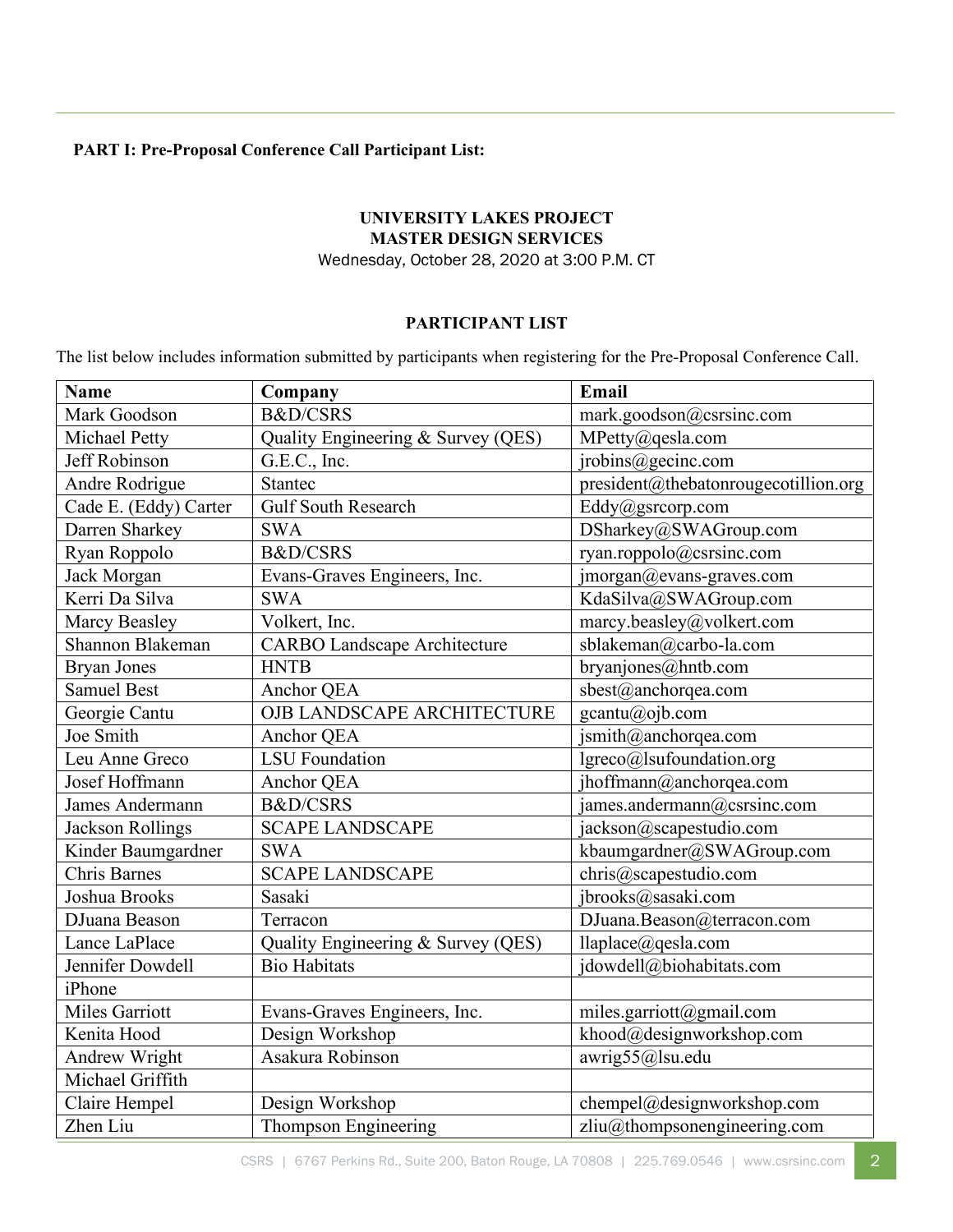| Julian Sagastume | <b>B&amp;D/CSRS</b> |                            |
|------------------|---------------------|----------------------------|
| Kim Martin       | <b>B&amp;D/CSRS</b> | kmartin@bdconnect.com      |
| Lynne Roussel    | Terracon            | Lynne.Roussel@terracon.com |
| Kevin Nunnery    | <b>Bio Habitats</b> | knunnery@biohabitats.com   |
| Jessica Darling  |                     |                            |
| Anastasia Lyons  | Sasaki              | alyons@sasaki.com          |
| Patrick Martin   | <b>LSU</b>          | pmartin@lsu.edu            |
| Matt Salmon      | Volkert, inc.       | matt.salmon@volkert.com    |

End of Section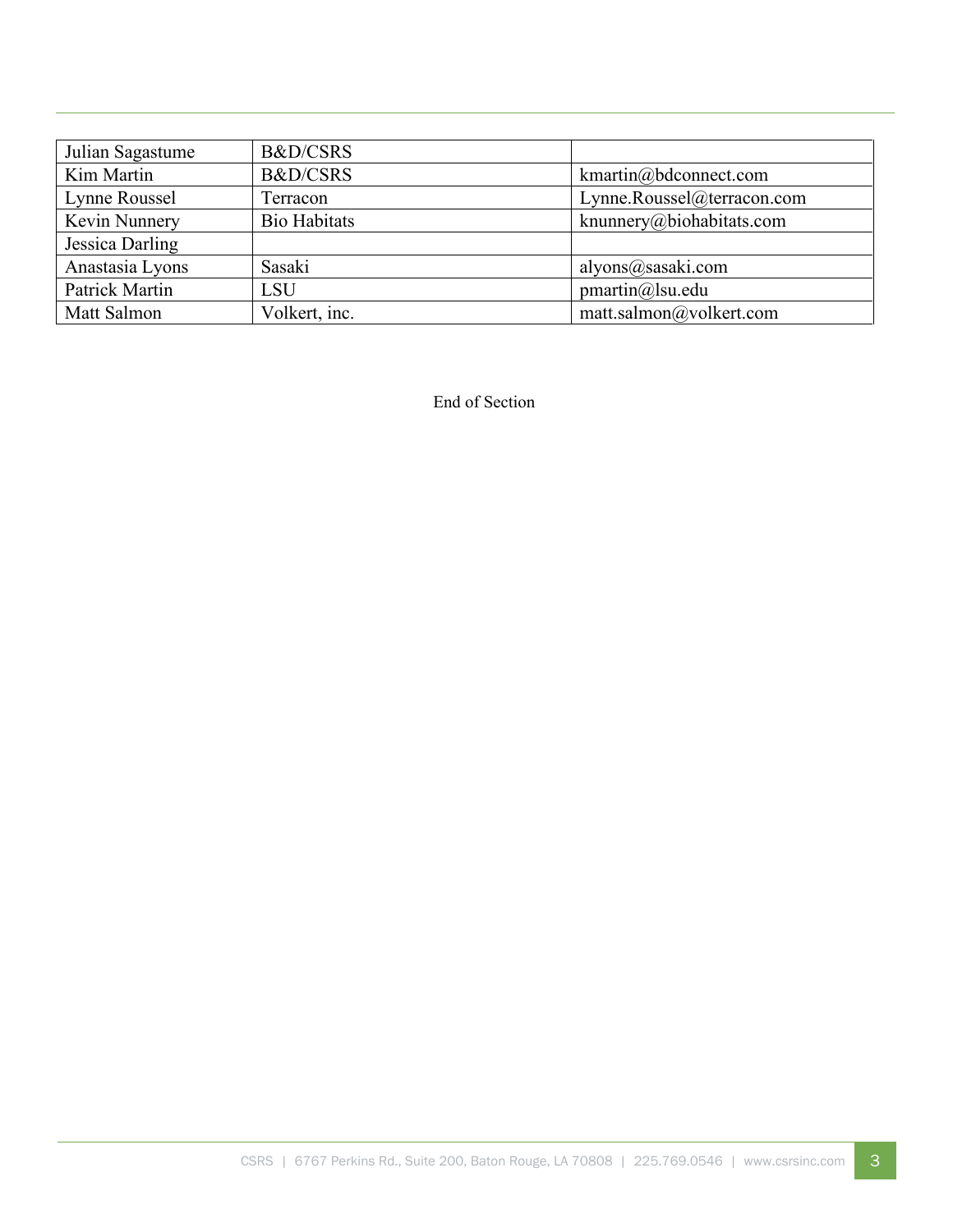## **PART II: Proposer Questions:**

## **COMMENTS & QUESTIONS:** As points of clarification

- 1. QUESTION: Is a separate public engagement consultant needed within our response? *RESPONSE:* The existing Project Advisor team will provide lead public engagement tasks. The Master Designer is expected to participate and provide necessary support, as needed, for public engagement activities.
- 2. QUESTION: Can you clarify what lakes are being considered for improvements? *RESPONSE:* Please refer to [www.csrsinc.com/lakes](http://www.csrsinc.com/lakes) for the "Phase One Improvements" link.
- 3. QUESTION: The RFP states an eight-week design period is that accurate? *RESPONSE:* This is not an accurate design period. The design period will be finalized during the contract stage based on the final Scope of Work.
- 4. QUESTION: Please explain the percentage complete within task 3 and task 4? *RESPONSE*: The percentage complete is based on payment schedule milestones.
- 5. QUESTION: What is the total cost of construction? *RESPONSE:* The construction cost based on the 2016 master plan totals an estimated \$100 million. The total budget for Phase I, including construction, is \$15 million.
- 6. QUESTION: Can you explain the cost component of the proposal? *RESPONSE:* The RFP requires Proposers to provide one all-inclusive rate per position identified in the RFP. The RFP does not require a total fee for services and Proposers should not submit a total fee as part of their proposals.
- 7. QUESTION: Can you explain more details regarding the funding sources? *RESPONSE:* Please refer to [www.csrsinc.com/lakes](http://www.csrsinc.com/lakes) for the "Phase One Improvements" link.
- 8. QUESTION: Proposal scoring speaks to the total cost and hourly rates? *RESPONSE:* The total cost referred to in the RFP is the "Total Weighted Hourly Rate" shown in Schedule B, which will be computed by UL.
- 9. QUESTION: Will the master design consulting team be responsible for permitting? *RESPONSE:* The existing Project Advisor will be responsible for permitting. The Master Designer is expected to provide necessary support, as requested.
- 10. QUESTION: How does the funding source align with the master design scope? *RESPONSE:* Please refer to www.csrsinc.com/lakes for the "Phase One Improvements" link.
- 11. QUESTION: Has environmental work been conducted? *RESPONSE:* Please refer to www.csrsinc.com/lakes for the "Master Plan Info" link.
- 12. QUESTION: Are architectural structures to be included within the master designer scope? *RESPONSE:* Phase I is not anticipated to include the construction of architectural structures. General spatial relationship recommendations may be required as part of schematic design. The Scope of Work will not include architectural construction documents.
- 13. QUESTION: Were permitting agencies involved during the 2016 the master plan process? *RESPONSE:* Yes.
- 14. QUESTION: Has the placement of material been determined?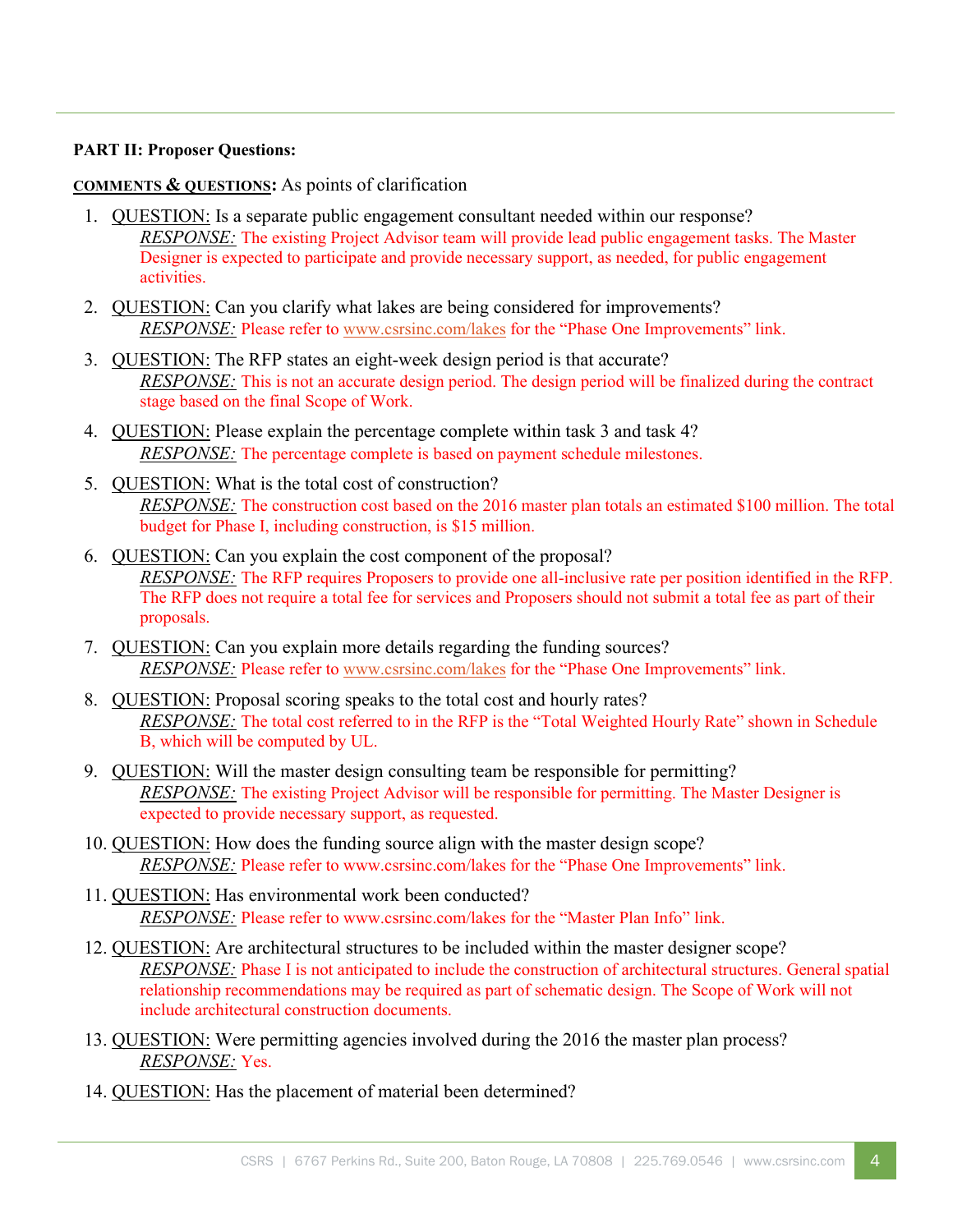*RESPONSE:* The 2016 master plan provides recommendations on the placement of fill. The Flood Risk Reduction Designer (to be procured in the future) will make the final determination on the placement of fill, in coordination with the Master Designer.

- 15. QUESTION: Has the excavation method been determined? *RESPONSE:* No
- 16. QUESTION: Is branding a priority? *RESPONSE:* Yes.
- 17. QUESTION: What is the relationship between the University and master design team? *RESPONSE:* The University (LSU) is providing funding for the project and has representation on the Project Management Committee. LSU is also a long-term landowner of four of the six lakes. It is anticipated that the Master Designer will work with LSU to engage faculty, staff and students in the design process. This engagement will be coordinated by the Project Advisor.
- 18. QUESTION: Tasks 2, 3 and 4 list percentages of completion for drawings and details. For example, Task 4: Design Development lists fifteen percent (15%) completion and Task 5: Construction Documentation lists thirty percent (30%). Please further define the percent completion requirement. Is this for the percent per project area?

*RESPONSE:* Please see question 4 of this addendum.

- 19. QUESTION: Which areas of the project outlined in "Exhibit 1 University Lakes Project Map" will be brought to a Schematic Design level of completion? *RESPONSE*: The entire project areas, including all six lakes, will be brought to schematic design level of completion.
- 20. QUESTION: Which areas of the project outlined in "Exhibit 1 University Lakes Project Map" will be brought to a Design Development level of completion? *RESPONSE:* During Phase I of the project, the areas including City Park, Erie, and Campus Lakes will be brought to a design development level of completion by the Master Designer. Please refer to www.csrsinc.com/lakes for the "Phase One Improvements" link.
- 21. QUESTION: Which areas of the project outlined in "Exhibit 1 University Lakes Project Map" will be brought to a Construction Document level of completion? *RESPONSE:* During Phase I of the project, the areas including City Park, Erie, and Campus Lakes will be brought to a construction document level of completion by the Master Designer. Please refer to www.csrsinc.com/lakes for the "Phase One Improvements" link.
- 22. QUESTION: What is the held Construction Budget, if defined, for implementation of the LSU Lakes Project outlined in "Exhibit 1 – University Lakes Project Map"? *RESPONSE:* Please refer to the response to Question #5 above.
- 23. QUESTION: With regard to "Schedule  $A 2$ . Proposal Content 6. Project Understanding and Work Plan," (p. 19) the requirement states: "the work plan shall include at a minimum the equipment to be used, methods to be employed to perform the work and schedule." Does this primarily refer to the methods intended to execute Task 1: Pre-Design Habitat Inventory and Topographical Survey? Are these criteria (specifically, the "equipment to be used") also expected to be listed out for other Tasks as part of the proposed Work Plan?

*RESPONSE:* That language refers to methods intended to execute all tasks. Relative to "equipment to be used", Proposers are encouraged to use their best judgement, based on whether the equipment to be used will add value or benefit to the project (e.g. cost or time savings), versus what is commonly used in the industry.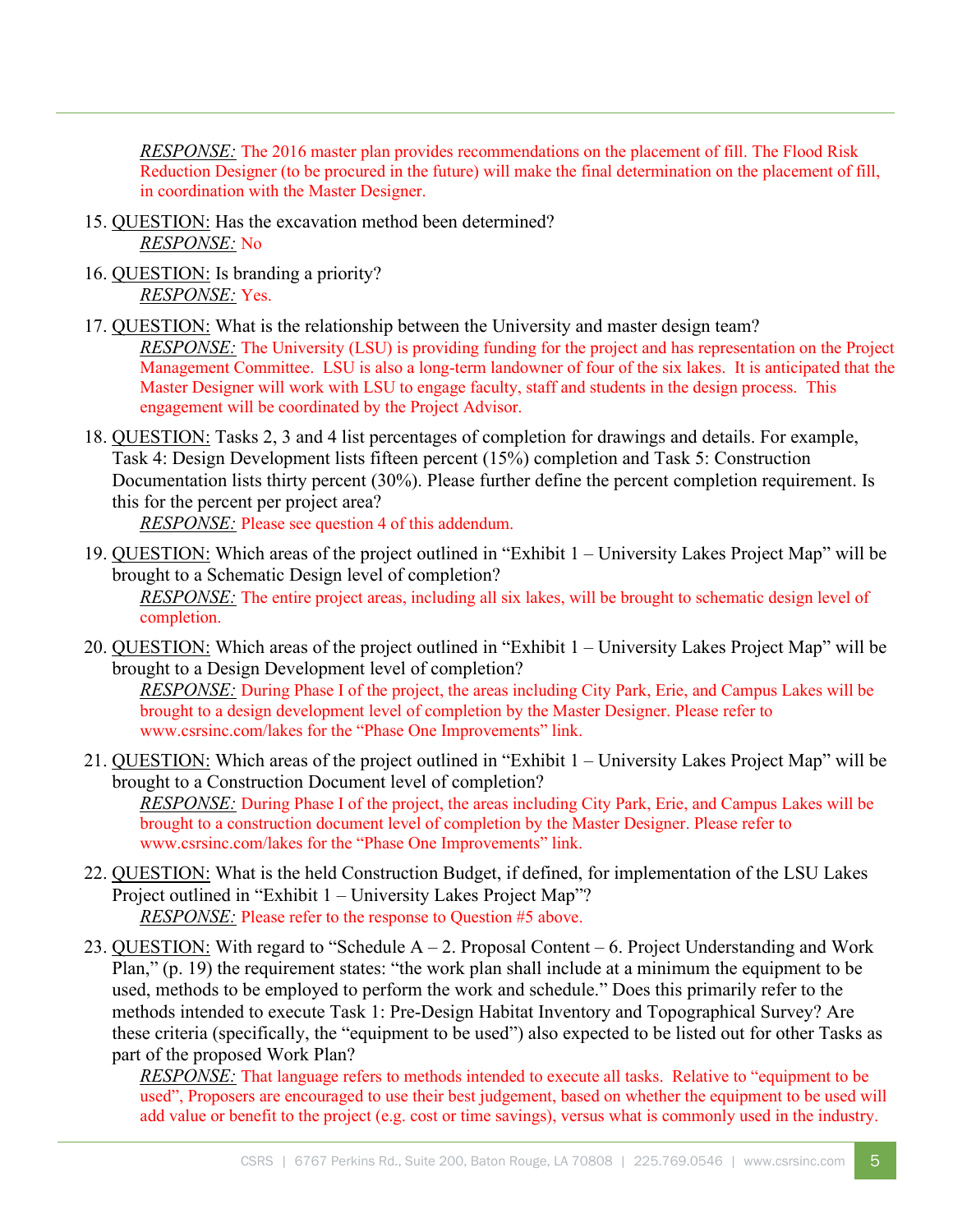24. QUESTION: Will the permitting applications be handled by the Owner, or are these part of the outlined services?

*RESPONSE:* Please see response to Question #9 above.

25. QUESTION: What is the intended timeline for the Project Advisor to develop and coordinate with the selected Consultant on an Outreach and Engagement Plan? The RFP states to "expect four activities per year" (p. 7). How should the Consultant account for the number of community and stakeholder meetings per Task?

*RESPONSE:* The total number meetings will be negotiated during the contracting phase. Proposers are invited to provide recommendations in their proposed work plans as to the number and type of meetings per Task.

- 26. QUESTION: The proposal states that the Consultant shall "solicit input from LSU Student, faculty and/or staff experts" (p. 7). Will the Consultant be directly involved in coordinating or facilitating engagement beyond providing comments to the Outreach and Engagement Plan and developing materials for engagement activities as requested – or will this be handled by the Project Advisor? *RESPONSE:* This will be handled by the Project Advisor.
- 27. QUESTION: With regard to the proposal's limit of 30 pages, "not including Proposed Fee and Other Required Documents" (p. 19):
	- a. Is it intended that the 30 page limit allows for front and back content on each allowed page? (e.g. 60 pages of total content vs. 15-double-sided sheets)
	- b. Can the client clarify which specific proposal components count towards the 30 pages? At minimum, would exclusions to the 30 page limit include any of the following: Proposal Cover Sheet, Letter of Transmittal, Table of Contents, internal divider pages, or References?
	- c. May team member resumes (requested as part of the "Firm and Key Staff Experience" section) be included in an Appendix and not be counted towards the page limit? *RESPONSE:* The 30-page limit does not include the Cost Proposal Form, the Certification Statement, or any Acknowledgements of Receipt of Addenda. All other content must be limited to 30 pages, front and back.
- 28. QUESTION: The proposal states in Section 2 Project Scope, Task 2, Requirement 1 that the Master Designer "will provide input into FRR Designer selection process and, potentially, the selection of other consultants." Will this preclude team members of the Master Designer from participating in the FFR Designer team?

*RESPONSE:* Yes

- 29. QUESTION: Please confirm what the estimated \$15 million budget for Phase 1 includes. *RESPONSE:* Please refer to www.csrsinc.com/lakes for the "Phase One Improvements" link.
- 30. QUESTION: Does the estimated \$15 Million budget for Phase 1 include the design fees for all (4) scopes – Bathymetric and Stump ID, Geotech Data Collection, Flood Risk Reduction Design, and Master Design Services? *RESPONSE:* Yes
- 31. QUESTION: The proposal requests Hourly Rate Labor Costs (p. 23). Should respondents include Direct or Loaded Hourly Labor rates? *RESPONSE:* Loaded Hourly Rates
- 32. QUESTION: If a firm is a sub on a team for the Master Designer contract, does that conflict that firm out from priming the Flood Risk Reduction Design (FRRD) solicitation??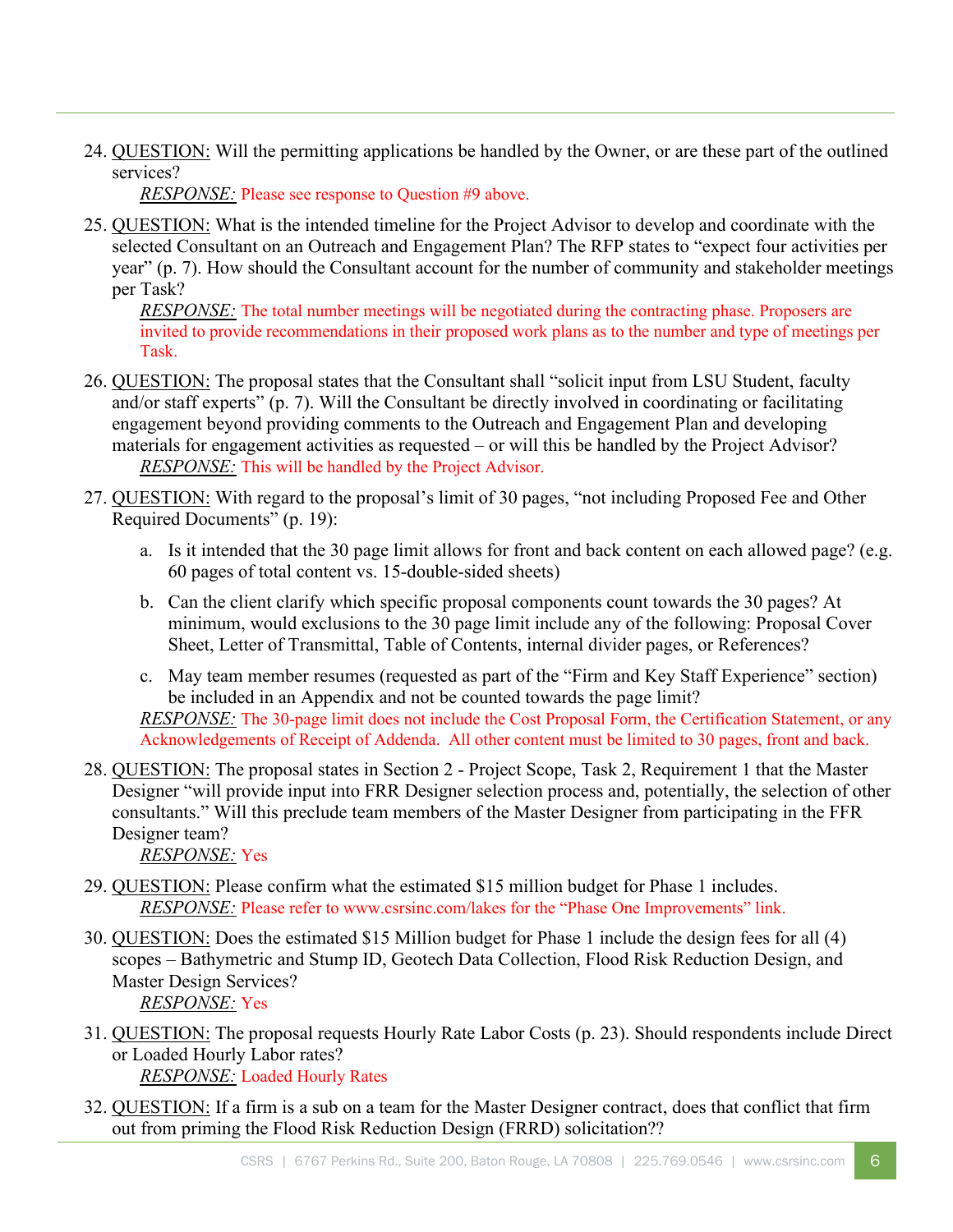*RESPONSE:* Yes

33. QUESTION: Can a firm that is the prime on one submittal be a sub on another submittal for the same contract??

*RESPONSE:* No

- 34. QUESTION: Will Proposer rates be confidential? *RESPONSE:* No
- 35. QUESTION: Will characterization of sediment quality be limited to the sampling proposed in the Geotechnical and Sediment Sampling RFP or will there be the opportunity or necessity to further characterize sediment quality as part of the FRRD work?

*RESPONSE:* It is anticipated that the sampling proposed in the Geotechnical and Sediment Sampling RFP will be sufficient to characterize sediment quality. However, if it is determined that further sampling or characterization is needed, UL will consider contracting for that additional work based on allowable and available contracting vehicles at the time.

- 36. QUESTION: Has guidance criteria already been developed for placement of the dredged material or will development of such criteria be part of the scope of the FRRD contract?? *RESPONSE:* Please see response to Question #14 above.
- 37. QUESTION: Is there a "Plan B" for using clean material to reconfigure the lake edges if the sediments do not meet the guidance criteria?? *RESPONSE:* Please see response to Question #14 above.
- 38. QUESTION: What is the intent of the stumps? To be removed or left in-place for habitat, or will determination of their fate be part of the scope of the FRRD team? *RESPONSE:* Please see response to Question #14 above.
- 39. QUESTION: What is the plan for the excavation? Mechanical? Hydraulic? Or dewatering of the lake? *RESPONSE:* Please see response to Question #15 above.
- 40. QUESTION: Is there a specified schedule for the Master Designer Services through completion of Construction Documents? Is 8 weeks the expected schedule for pre-design through construction documentation?

*RESPONSE:* Please see response to Question #3 above.

- 41. QUESTION: Are we submitting a total fee for the project, or just hourly rates for key staff? *RESPONSE:* Please see response to Question #6 above.
- 42. QUESTION: How will the hourly rates be used during the administration of the project? *RESPONSE:* Please see response to Question #6 above.
- 43. QUESTION: If we are only submitting hourly rates, will the fee be a lump sum? *RESPONSE:* Please see response to Question #6 above.
- 44. QUESTION: How do you anticipate public engagement to be performed for this project? *RESPONSE:* Please see response to Question #25 above.
- 45. QUESTION: There are percentages noted for each design phase Z (e.g. Schematic Design 5%, Design Development 15%) what are these in reference to? *RESPONSE:* Please see response to Question #4 above.
- 46. QUESTION: What is the tree inventory scope?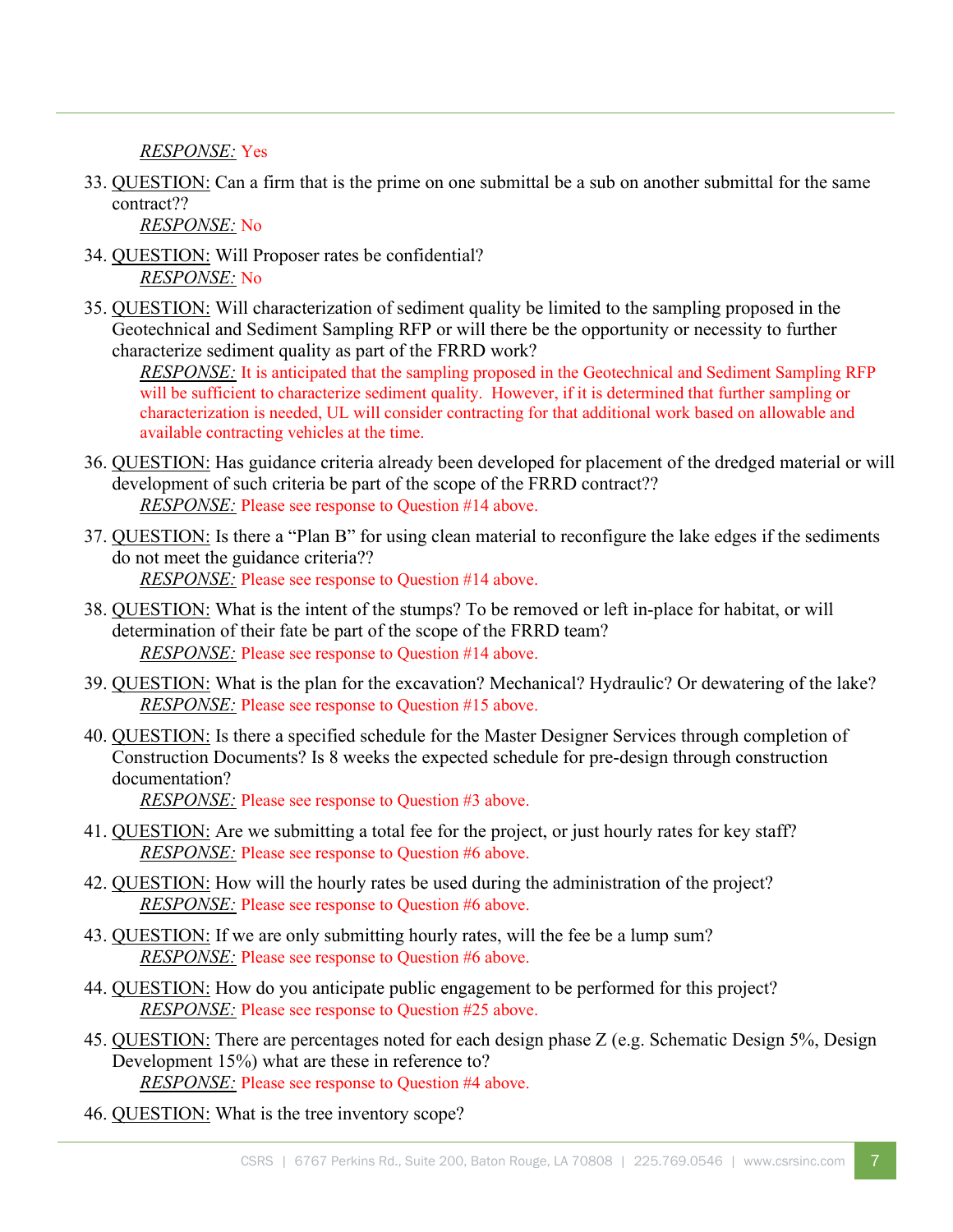*RESPONSE:* The tree inventory scope includes capturing the GPS location of all trees over 6" DBH within the project areas, and noting any significant characteristics (e.g. "large live oak" or "appears unhealthy").

47. QUESTION: The deliverables mention Permit Plans – who is leading and coordinating the permitting process?

*RESPONSE:* Please see response to Question #4 above.

- 48. QUESTION: Who will be responsible for any regulatory fees for permitting? *RESPONSE:* Please see response to Question #9 above.
- 49. QUESTION: Regarding Schedule B Cost Proposal Template: how should we handle differing rates for the same "title". (For example, different principals charge different hourly rates)? *RESPONSE:* Provide one rate per position.
- 50. QUESTION: Are there any allowances for travel reimbursables? If so are they to be included in the fee or as a separate cost?

*RESPONSE:* There are no allowances for travel reimbursables.

51. QUESTION: Please clarify and explain the following sentence found on page 15 of the RFQ under "6. Notice of Intent to Award": UL reserves the right to make multiple awards and assign different portions of the scope of work to the Contractors through the terms of their contracts?

*RESPONSE*: UL reserves the right to award more than one contract as a result of this procurement, and any such contracts may contain any or all portions of the Scope of Work.

52. QUESTION: What does this mean?

"Present work to Project Advisor at 10% and 30% complete. UL reserves the right to employ various methods of project delivery, which may require production of up to 100% construction documents." (Task 5, p. 9?

*RESPONSE:* Please see response to Question #4 above.

53. QUESTION: Per the RFP, proposed personnel must be licensed in the State of Louisiana. Is this the case for all proposed team members or would the lead designer suffice?

*RESPONSE:* Requirement applies to any designer who may be stamping construction documents.

54. QUESTION: The RFP describes a diverse scope of work. Is University Lakes searching for a Landscape Architect or an Engineer as the lead for this project?

*RESPONSE:* As stated on page 4 of the RFP, UL prefers that Proposers be led by designers who have substantial experience working on high-profile projects that include designing recreational facilities, habitats, and quality of life improvements.

55. QUESTION: Would you be able to provide a budget breakdown regarding the stated \$15 million for Phase 1?

*RESPONSE:* Please refer to www.csrsinc.com/lakes for the "Phase One Improvements" link.

56. QUESTION: Under Task 1.a., Pre-design Services, Desktop Environmental Analysis, third bullet, "Submittal of environmental questionnaire to stakeholders and LSU, City-Parish of East Baton Rouge" – what is the intent of this questionnaire? To determine potential Phase I need? If not, then what information is sought and what is the expectation for collection, review and conclusions sought?

*RESPONSE:* The purpose of the environmental questionnaire is too determine potential Phase I needs and support the permitting process.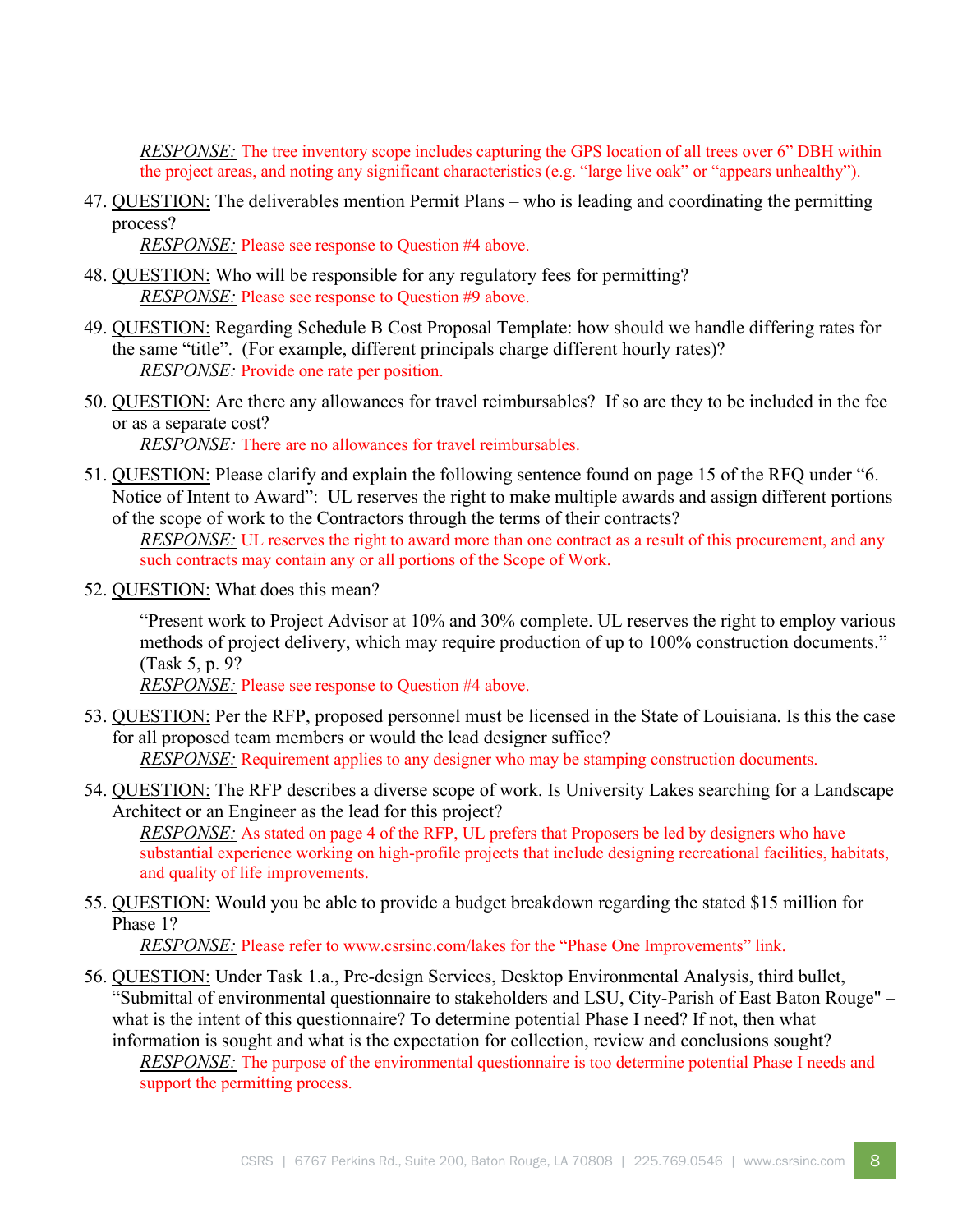57. QUESTION: In regard to Task 1.b., third bullet, "Provide guidance to UL regarding potential permitting strategy for present potentially present species listed as Threatened or Endangered..." Have RTE species been documented on the site? *RESPONSE:* No

58. QUESTION: In regard to the top of page 5, last bullet under 1.a.: This implies that the ESA isn't included in this scope of work but could be determined to be an added service. Is this correct or should the team be prepared to provide the services associated with an ESA amongst our team members? *RESPONSE:* Please see response to Question #4 above.

59. QUESTION: Can you please clarify the phasing and scope related to this particular RFP. In the master plan there are three phases system wide. There is currently \$15 million ear-marked for certain elements. Is the purpose of this RFP to develop conceptual design and schematic design for the full build out of the lakes system and then to do design development and construction documents for a portion of phase 1-2A focused on multi-modal improvements and a certain number of lakes water quality features. You mentioned a Slide Show that explained some of this, perhaps that will clarify. If not, could you please elaborate further the geographic scope of the project?

*RESPONSE*: Please refer to www.csrsinc.com/lakes for the "Phase One Improvements" link. In addition, please see responses to Questions 19, 20 and 21 above.

60. QUESTION: For page restrictions outlined on page 19 of RFP, can you clarify if the following content counts towards the allotted pages: front and back cover, cover letter, divider pages, project cut sheets, and individual team resumes.

*RESPONSE:* Please see response to Question #27 above.

- 61. QUESTION: In regards to the use of Section 3 businesses outlined in proposal content items 9 and10, is there a specific form to address this information, or should submitting firms provide their own affidavit? Additionally do you have a specific M/WBE requirement and/or goal in mind for this project? *RESPONSE:* There is no specific M/W/DBE requirement or scoring element in the evaluation. Proposers are reminded that ULLLLC, the University, and other project stakeholders all have a goal of increasing M/W/DBE participation at all levels of all of the projects they undertake and fund.
- 62. QUESTION: Outlined in proposal content item 12, can you please clarify if references in this section can or should be those included earlier from project samples in item 3? *RESPONSE:* The references can be those included from projects or may be additional references.
- 63. QUESTION: Where can submitting firms access the following required forms: Certification Statement (Schedule C), and Schedule B – Cost Proposal Form? *RESPONSE:* Forms are not provided. Submitting firms are to include both Schedule B and Schedule C as reference in the RFP on firm branded layouts.
- 64. QUESTION: The Proposal Content guidelines as for references in item #2, and item # 12. Should these references be listed separately, and can there be some overlap? *RESPONSE:* Separately.
- 65. QUESTION: Please clarify what is needed for the cost proposal section. Is a complete cost proposal required, or are you looking for Schedule B/hourly rates only? *RESPONSE:* Hourly rates only.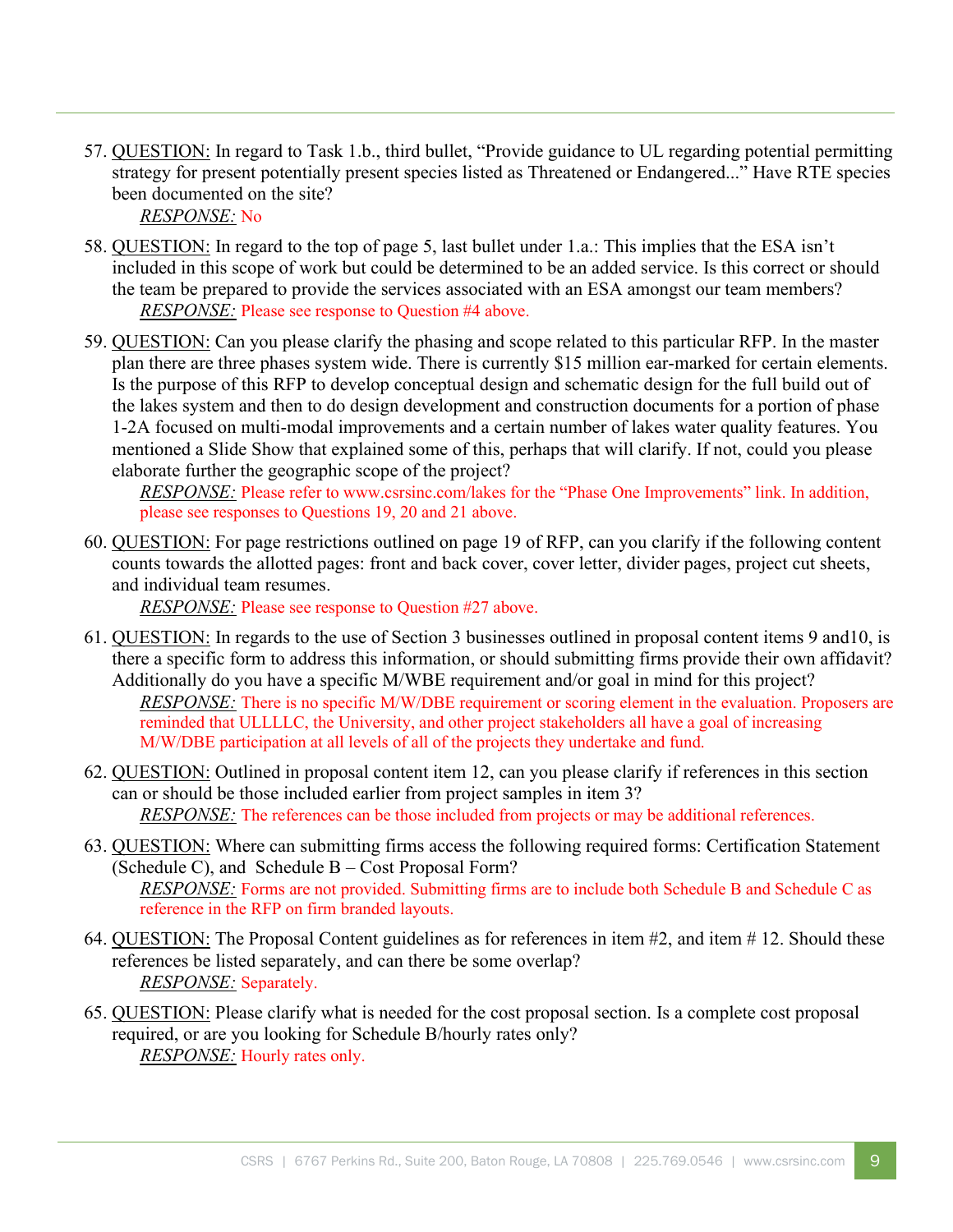66. QUESTION: Can we assume that Phase 1 in the Master Plan is the Phase 1 for this scope of work? If not, please clarify how it differs"

*RESPONSE:* Please refer to www.csrsinc.com/lakes for the "Phase One Improvements" link. In addition, please see response to Questions 19, 20 and 21 above.

End of Section